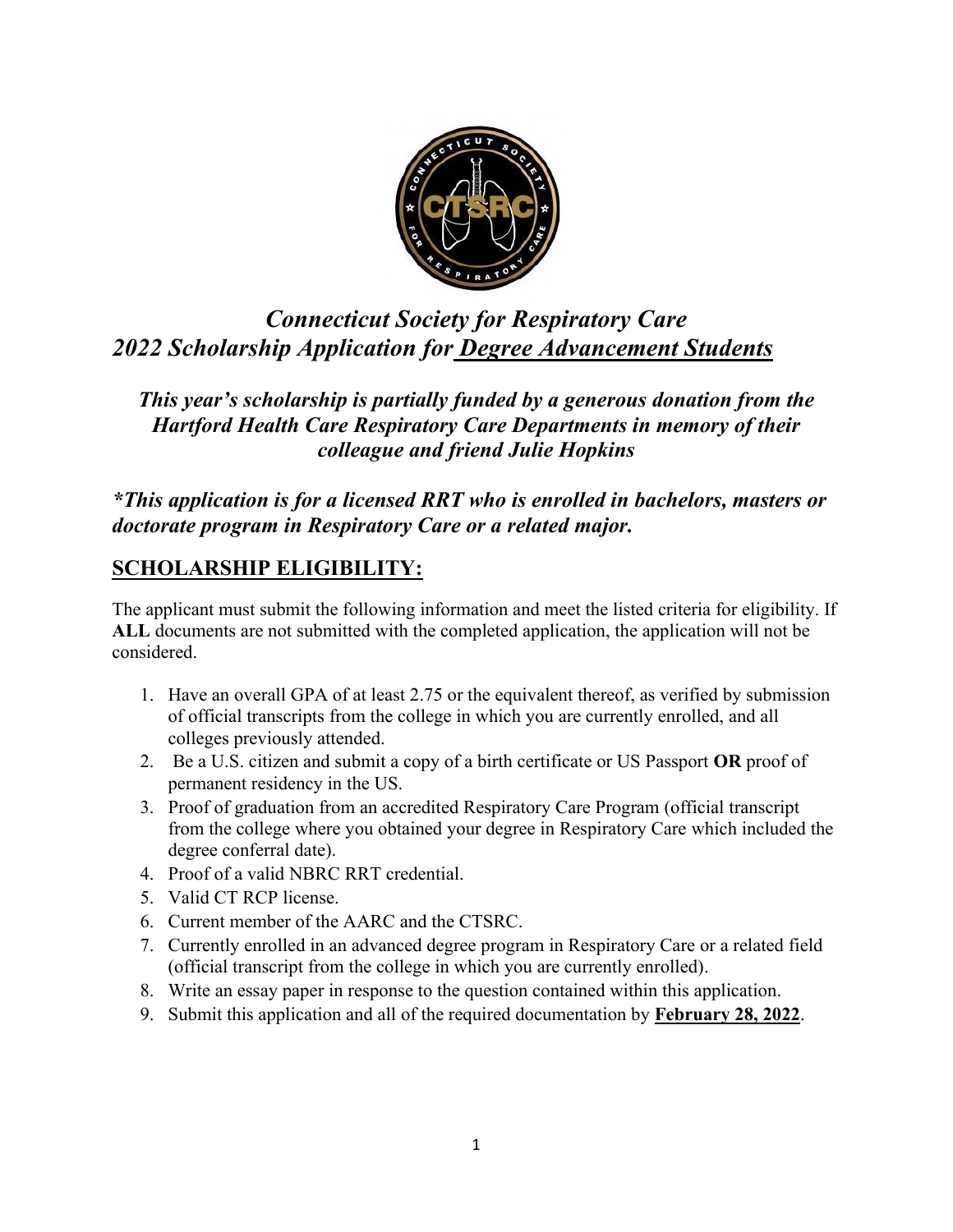## **BACKGROUND INFORMATION:**

| <b>LAST NAME</b>                                                                  | <b>FIRST NAME</b>                  | <b>MIDDLE INIT.</b>                                                                                                                              |  |
|-----------------------------------------------------------------------------------|------------------------------------|--------------------------------------------------------------------------------------------------------------------------------------------------|--|
| <b>NUMBER</b><br><b>STREET</b>                                                    | <b>APARTMENT#</b>                  |                                                                                                                                                  |  |
| <b>STATE</b><br><b>CITY</b>                                                       | <b>ZIP CODE</b>                    | <b>TELEPHONE #</b>                                                                                                                               |  |
| <b>VALID EMAIL ADDRESS</b>                                                        |                                    |                                                                                                                                                  |  |
| <b>CURRENT RCP LICENSE #</b>                                                      |                                    |                                                                                                                                                  |  |
| <b>RESPIRATORY CARE DEGREE</b>                                                    |                                    |                                                                                                                                                  |  |
|                                                                                   |                                    | <b>Graduation Year</b>                                                                                                                           |  |
|                                                                                   |                                    |                                                                                                                                                  |  |
| more space is required:                                                           |                                    | Beginning with your most recent work experience, list your employment. Use separate paper if<br>Dates Employed <b>National Contract Property</b> |  |
|                                                                                   |                                    |                                                                                                                                                  |  |
|                                                                                   |                                    |                                                                                                                                                  |  |
|                                                                                   | Employer Address Position Position |                                                                                                                                                  |  |
|                                                                                   |                                    |                                                                                                                                                  |  |
|                                                                                   |                                    |                                                                                                                                                  |  |
| <b>APPLICANT INFORMATION:</b>                                                     |                                    |                                                                                                                                                  |  |
|                                                                                   |                                    |                                                                                                                                                  |  |
| Number of years attended _________ Expected date of graduation: _________________ |                                    |                                                                                                                                                  |  |